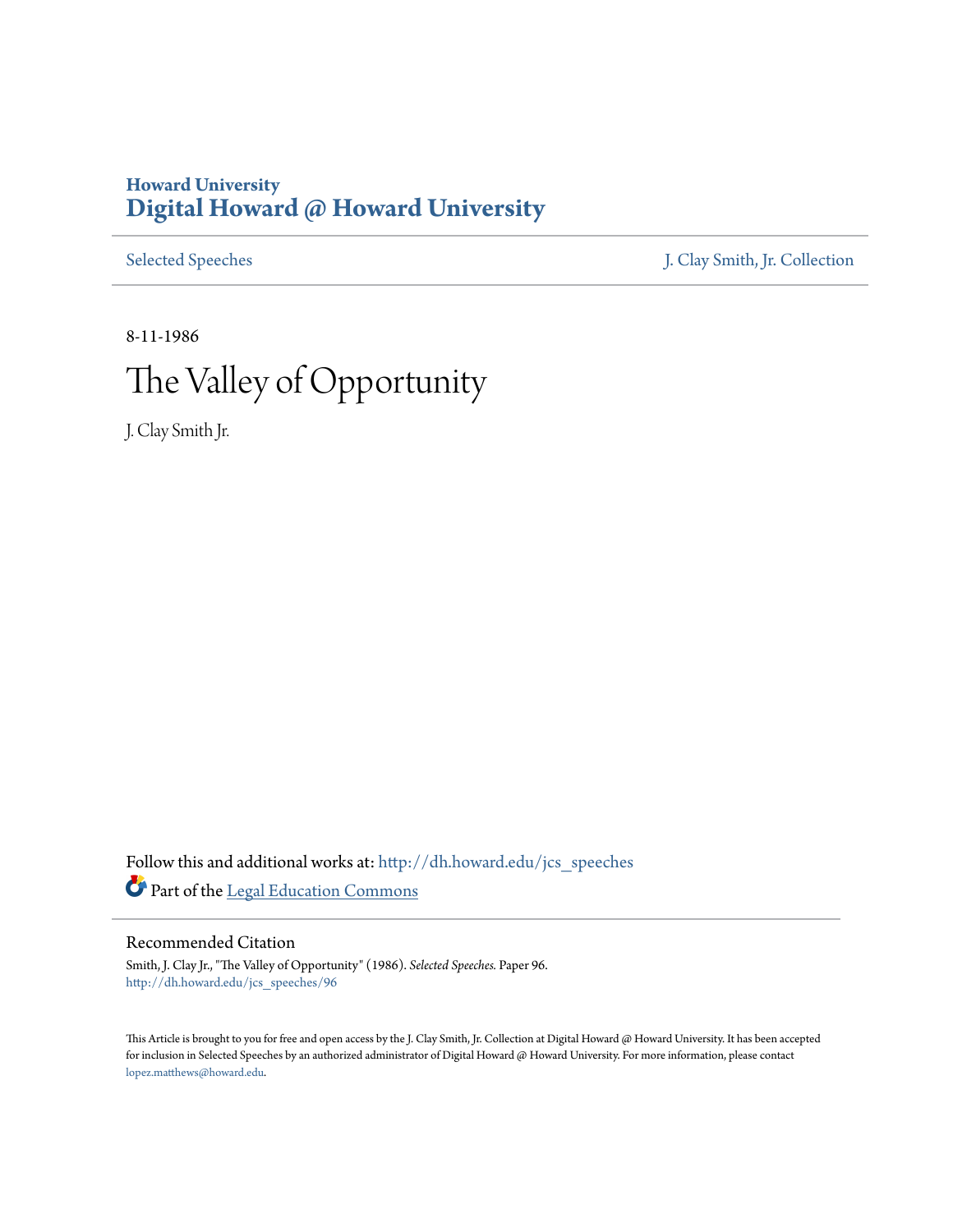#### THE VALLEY OF OPPORTUNITY

,"

 $\sim$ 

By

### J. Clay Smith, Jr. \* Dean Howard University School of Law Washington, D.C.

Associate Dean Jeanus B. Parks, Jr., Assistant Dean Sharon Banks, members of the faculty and the Class of 1989, I am delighted to welcane the class of 1989 to the Howard University School of Law. As I look into your faces, I vividly recall my first day at the Howard Law School in August, 1964. It was a good day. Like many of you I had left my home in Omaha, Nebraska, to seek a legal education in washington, D.C., at HONard University School of law.

When I arrived in Washington it was hot. The city seemed so large, its people so distant. When I arrived, I did not have a place to stay, little money in my pocket. I was scared to death.

When I finally arrived at the Law School, I felt a sense of confusion. Questions like these came to mind: Where am I to go? What's next? Where do you buy books? Where do I go to finalize my financial aid? Some doubt began to enter my mind. Do you really want to be at Howard Law School?

Perhaps some of you have already asked these same questions. I knew that some of you feel uncertain. Its been a long haul since you first submitted your application.

But, you are here, and the faculty and student body welcane you.

Life will now begin to shift to another phase. You are entering a professional school, one that is nearly 118 years of age. You will hear much about academic rigor in the next two weeks, indeed, in the next three

<sup>\*</sup>Opening remarks to the entering law class at Howard University School of Law, August 11, 1986, in the James A. Cobb Moot Court Room.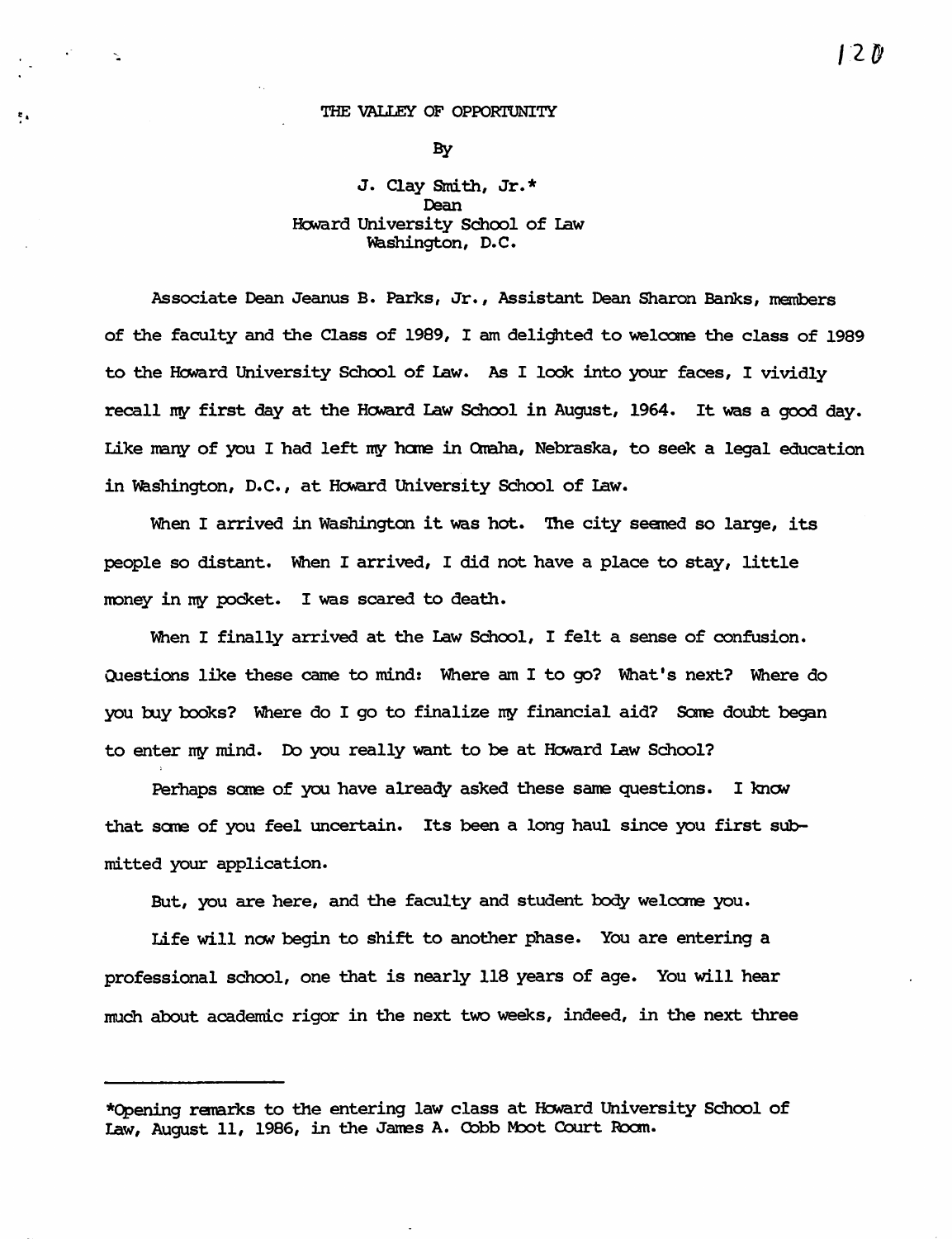years. These two words  $-$  academic rigor  $-$  if understood and applied will carry you through the valley of opportunity -- the law school experience. When you emerge from the valley in June, 1989, you will emerge intellectually prepared for the challenges that you will surely face as lawyers in the new century.

Year 2,000 is fourteen years away. When you leave this law School, the new century will be just a little over a decade away. So, you will close this centuzy as law students and lawyers, and you will open the new century as leaders of the bar.

The prospects of being a new century lawyer should give you pause. The responsibility placed on your shoulders as lawyers in the new centuty will be awesome. However, the responsibilities that you will face -- as a future lawyer in the year 2,000 really begins today.

Law School is a valley of opportunity. Buried in that valley are treasures of knowledge that money cannot buy, that a large portion of the American population will never have an opportunity for which to search, and that only you have the key to unlock. 'Ihe treasures in the valley are your teachers Who are charged with the responsibility to educate you and to provide you with academic conpasses to see through the nights and days of your academic travel.

There are other treasures buried in the valley; namely the library in Which the keys to the universe are housed. You will be fingerprinted in the libraxy by the authority vested in the universe. Your fingers will often touch a book with dust on it. It is upon that dust that your fingerprints will be recorded as you open chapters to maps that will guide you through the valley.

Another treasure found in the valley sits next to you. The people around

 $-2-$